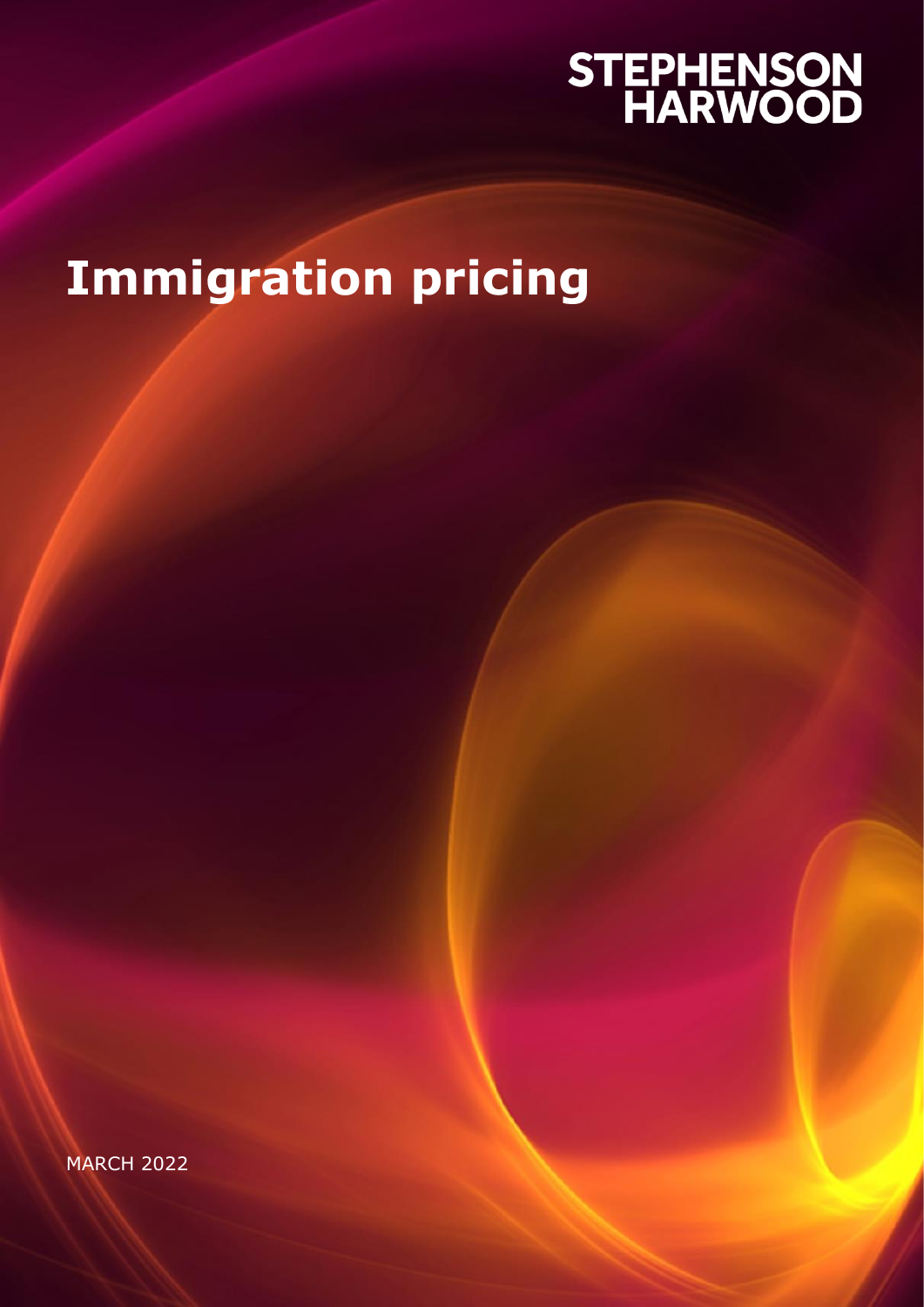#### The fees set out below cover all of the work in relation to the following applications:

- Applications for naturalisation or registration under the British Nationality Act 1981
- Applications on behalf of European Economic Area (EEA) nationals and their family members under the EU Settlement Scheme and relevant Immigration Rules, including applications for pre-settled and settled status.
- Applications under the Immigration Rules, including:
	- student and work experience visas;
	- o visit visas (for tourism, or visiting friends/family, transit and business)
	- $\circ$  spouse and partners applications, including fiancé(e)s or proposed civil partners;
	- o applications for work, business or study under the Points-Based System;
	- o dependent relative and family reunion applications;
	- o Global Talent visa;
	- o Start-up and Innovator visas;
	- o ancestry visas; and
	- o other categories, such as applications on the basis of long residence.

Our price ranges for the preparation and submission of immigration applications are as follows:

- Simple case**: £1,200 - £4,999** (excluding VAT charged at 20% and disbursements)
- Medium complexity case: **£5,000-£15,999** (excluding VAT charged at 20% and disbursements)
- High complexity case: **£16,000-£60,000** (excluding VAT charged at 20% and disbursements)

Our price ranges for appeals and judicial reviews are as follows:

- Simple case: **£1,000 - £4,999** (excluding VAT charged at 20% and disbursements)
- Medium complexity case: **£5,000-£9,999** (excluding VAT charged at 20% and disbursements)
- High complexity case: **£10,000-£60,000** (excluding VAT charged at 20% and disbursements)

Depending on the complexity of a case, our fees may be charged at an hourly rate or as a fixed fee. Please see below for factors that could make a case more complex.

These fees cover the work we conduct in relation to the following key stages of an application, namely:

- Discussing your circumstances in detail and confirming whether this is the most appropriate application for you to make and what other options may be available to you.
- Advising on the application process from document gathering to obtaining a decision.
- Advising on the exact documentation required for an application.
- Reviewing the documents to ensure that they are sufficient and Home Office compliant.
- Assisting where necessary, to obtain further evidence (such as bank statements/letters and portfolios), including taking statements of any witnesses.
- Completing all application forms relevant to the application.
- Drafting a legal representation cover letter to accompany the application detailing the relevant immigration law.
- Arranging all relevant Home Office appointments (where applicable) and otherwise acting as the point of contact between applicants and the Home Office.
- Preparing applications for submission.
- Advising on the timelines and outcome of applications.

Most applications can be prepared within 1-3 weeks. However, we will let you know at the earliest opportunity if it is likely to take longer than this. Where required, we can accommodate to expedite the preparation of applications for urgent submissions.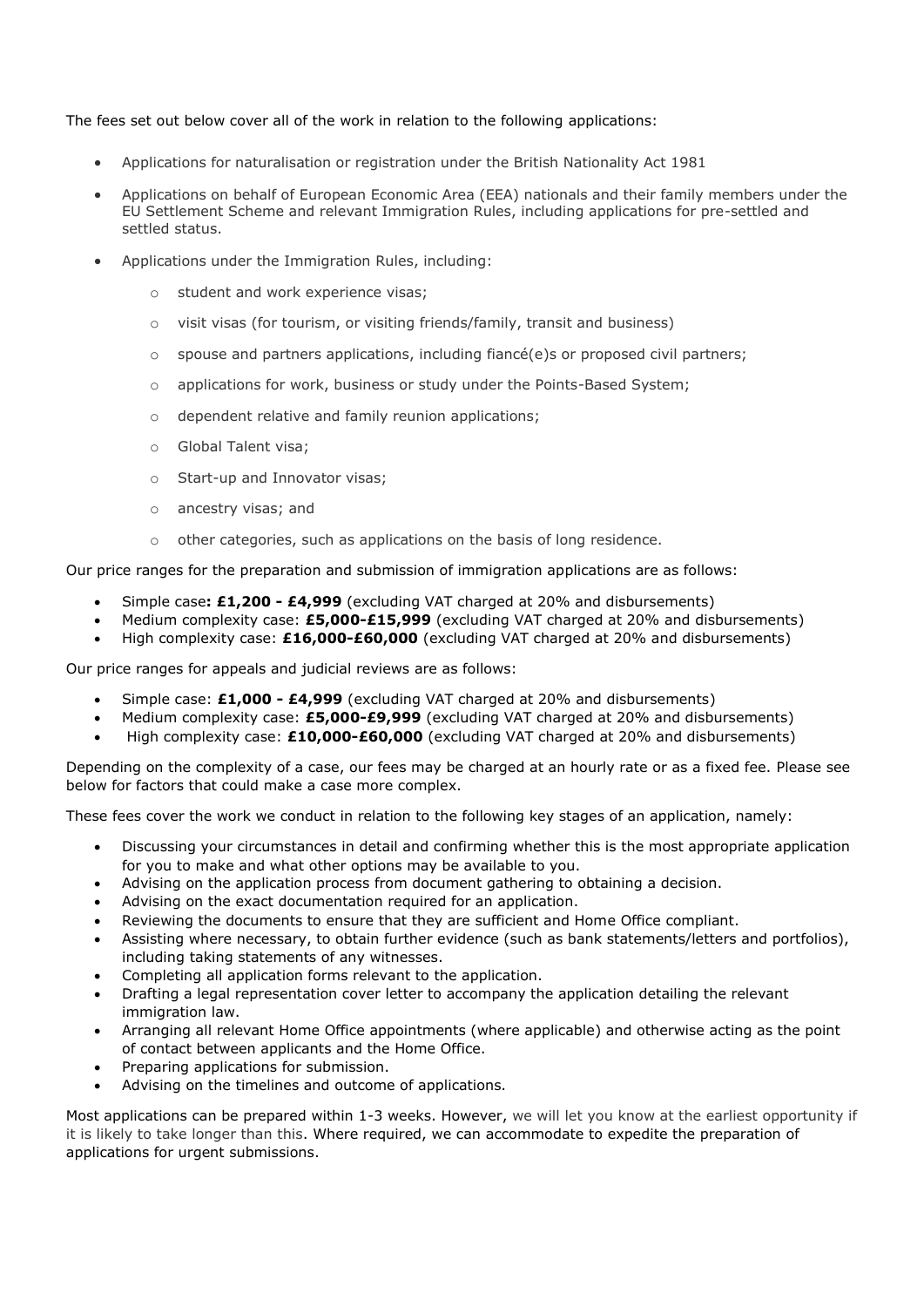Home Office processing times are in addition to the time required to prepare the relevant application(s). We cannot guarantee how long the Home Office will take to process your application. [Read the current processing](https://www.gov.uk/visa-processing-times)  [times](https://www.gov.uk/visa-processing-times) [here](https://www.gov.uk/guidance/visa-decision-waiting-times-applications-outside-the-uk) for out of country applications and [here](https://www.gov.uk/guidance/visa-decision-waiting-times-applications-inside-the-uk) for in country applications

### **Factors that could make a case more complex include:**

- The amount of supporting evidence that we need to consider
- Whether you are applying with other dependants
- Complex immigration history
- The timescale in which the application must be submitted If you are able to provide sufficient evidence at the outset and clearly meet the applicable Immigration Rules, the cost is likely to be at the lower end of this range.

Please note the anticipated number of hours and fees are an estimate based on the facts above. All applications are likely to vary and of course, we can give you a more accurate estimate once we have more information about your specific case.

The costs quoted here do not include any Home Office [fees](https://www.gov.uk/government/publications/visa-regulations-revised-table) for making the application. You will pay the relevant government fees directly to the Home Office as part of the application process. Government fees do not attract VAT.

### **VAT**

VAT will be applied if you are resident in the UK. VAT is charged at 20% of the total fee/disbursement amount. Upon instruction we will confirm if the instruct attracts VAT and can work out if VAT is properly chargeable.

### **Disbursements**

Disbursements are costs related to your matter, being either costs we incur or those which are payable to third parties, such as government fees (immigration health surcharge and visa application form fees), document translation fees, postage/courier fees. We can handle the payment of the disbursements on your behalf to ensure a smoother process.

- Postage fees and courier fees are dependent on the size and weight of the documents and range from between £5-£100. Postage fees do not attract VAT, however couriers fees do attract VAT
- Document translation fees are ordinarily £0.11 plus VAT per word (alternatively, our clients may choose a translation company of their choice).
- If there is an interview and we do attend with you, there will be additional disbursements in respect of our mileage/travel expenses.

Please contact any of our immigration specialist team to discuss your situation and we will be able to give you more tailored information about the likely fees involved.